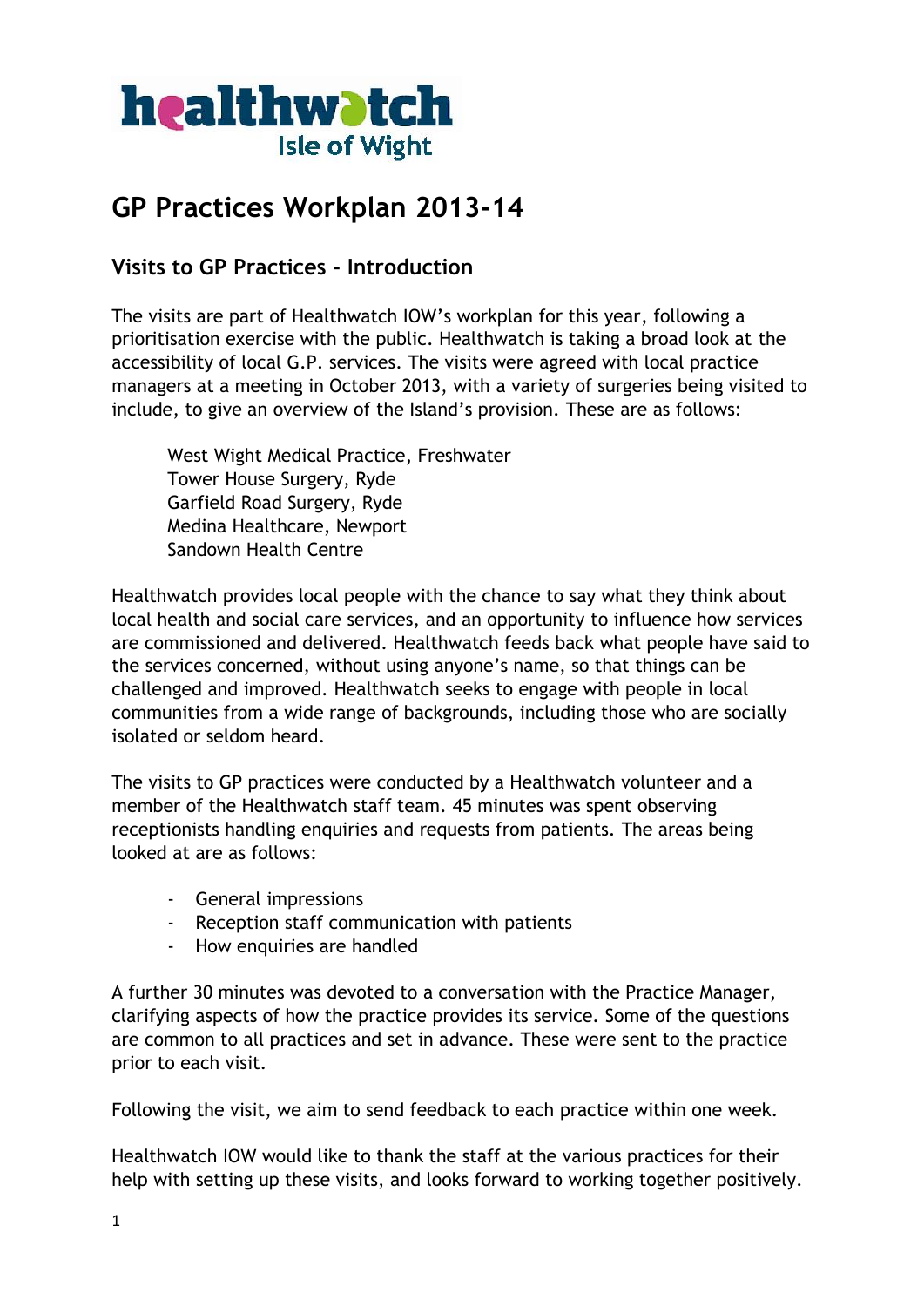## **West Wight Medical Practice, Brookside Health Centre**

**Visit undertaken by Rose Wiltshire (Healthwatch volunteer) and Chris Gale (Healthwatch staff team member)**

**Date of Visit: 5th December 2013 Time of Visit: 8.00 a.m. to 10.30 a.m.**

### **Visit Outline:**

Conversations took place with the practice manage, assistant practice manager and senior GP. 45 minutes observation took place in the area where telephone calls were received, handled by two reception staff and prescriptions clerk. Brief introductions were made to other staff as the visit proceeded, including three other GPs and practice nurses.

### **Overall Impression:**

The overall impression of the practice is that it is welcoming and comfortable. Patients were often greeted by name when known to staff. The practice seemed busy but staff remained welcoming, including the doctors.

## **Telephone Contacts:**

The receptionists' general manner towards callers was pleasant and a business-like manner. They were friendly and informative.

In regards to the time taken for the calls, each call was to the point and appointments were offered immediately with nurses, or with doctors upon call back by a named doctor. Although the calls were to the point, sufficient time was allowed for each and callers were not rushed, even when the same information needed to be repeated several times. The receptionists were polite throughout the period observed.

For one call there was only one available appointment left for the afternoon as nurses were fully booked up. A call from a doctor was offered if the matter was urgent. The Stour Access System is used here - receptionists generally pass information on to the doctor to arrange the necessary course of action, and they arrange an appointment if needed. In general, patients were given an appointment within the time slot requested.

In regards to whether or not patients were given appointments with their preferred doctor/clinician, the name of a doctor was specified who would call back. One offered an appointment with a different doctor and checked if it is okay. If a doctor was not in on the day, some patients preferred to phone or call on the next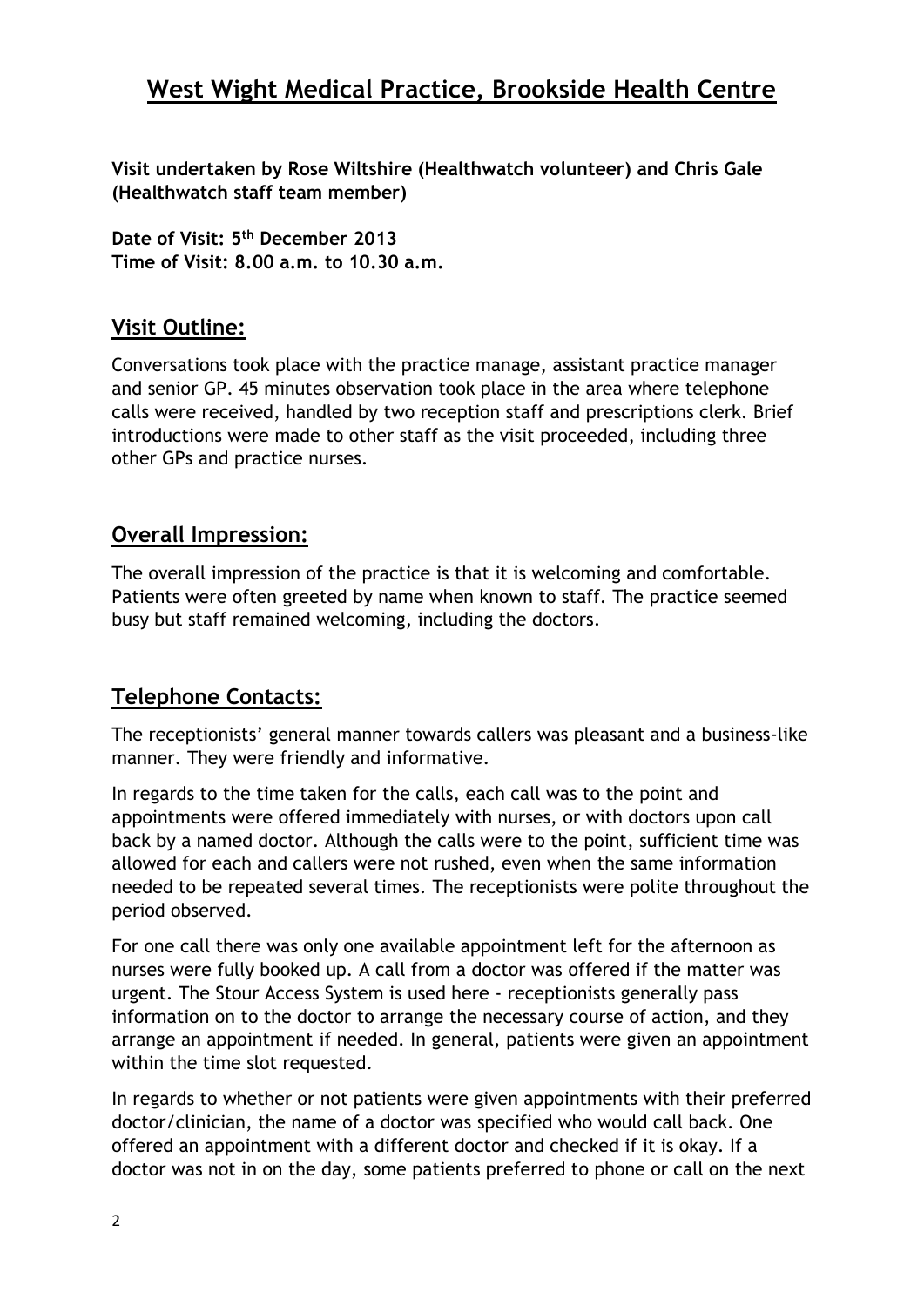day that doctor was in. However they were offered another doctor available if they wished to be contacted the same day.

One staff member looked into an issue where a patient's medication details were difficult to locate on the computer system. This was pursued until it was resolved. If a complex enquiry arose, receptionists were polite and efficient in trying to resolve the issues at hand.

Receptionists maintained a nice, polite and quiet voice when addressing the patients and offered them as much time as necessary to explain what they needed. If there were alternatives that are available to the patient then this information was given.

With regard to confidentiality and dignity, no names were used and patients had been shown and signed a confidentiality statement for the practice. Patients seemed to be helped very well in regards to their enquiry, all telephone operators were well informed with good knowledge of who was in the building and on duty to help.

If the receptionists were to encounter a sensitive or complex enquiry, a quiet voice was used and as much time as needed was given to ensure the issue was dealt with efficiently and accurately.

#### **Additional Observations:**

There seemed to be a large volume of calls coming in and all were answered quickly and given as much time as necessary as well as offering the appropriate help and information available to their situation. The impression given was that nothing seemed to be 'too much trouble', both staff receiving incoming calls had a good telephone manner. For one caller with a pharmacy enquiry, the patient's name did not come up on the system although the date of birth was checked. It took time to look into this. It was then established this was to do with temporary residence and was eventually resolved.

#### **Practice Manager Conversation:**

The appointment process and times are as outlined on the website. There are between three and seven doctors in attendance for each surgery session, the number fluctuates depending on the day. The practice reported to have 10,900 patients on its books operating with a pooled list and patients can specify their preferred GP. Of the 10,900 patients, we were told that around 60% of them have long term conditions.

The practice stated that it has three Advanced Nurse Practitioners and 8 nurses. The roles differ between the two, Advanced Nurse Practitioners roles relate to minor illness, chronic disease management, family planning and cancer care.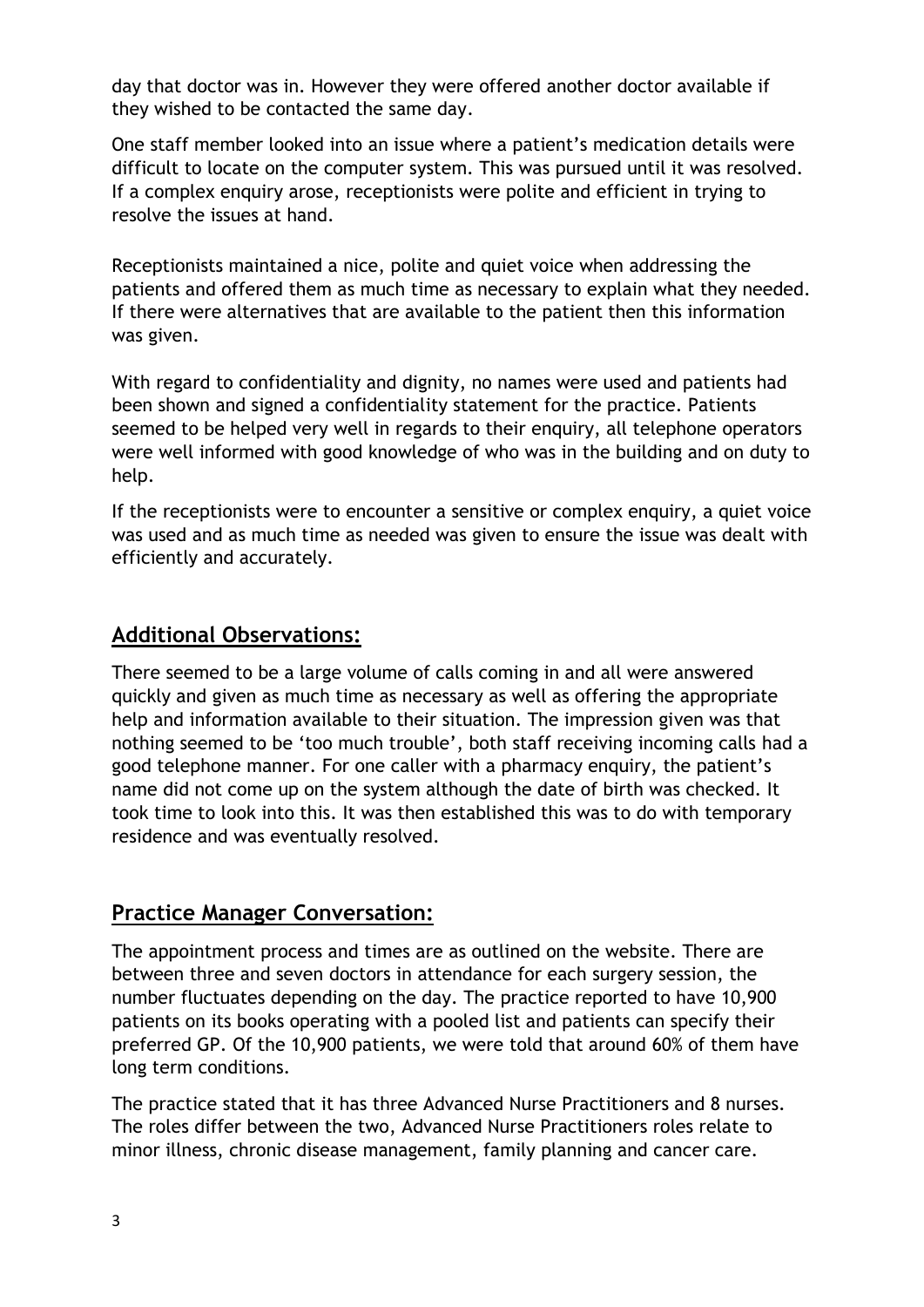Nurses deal with asthma, diabetes, anticoagulation, CHD, TR, Leg Ulcer Clinic, COPD, immunisation and general nursing.

All information for the prescription service is on the website. In regards to arranging appointments for patients whose first language is not English, they do have access to language line but we were told that patients would usually bring their own interpreter. Special arrangements can be made for patients who need help. We were told that two members of staff are training in the use of Makaton and one other staff member is training in use of British Sign Language. There is a loop system and the surgery has access to help from the "deaf society".

Advanced Nurse Practitioners are trained to Masters Level, however St Mary's do not always recognise some of their referrals, for example x-rays. The practice manager acknowledged that this could be a source of frustration.

The Stour Access System has been used for two years, with a consultation beforehand, then audited and surveyed after 12 months. This year's survey has just been done. Home visits can be made upon request, there are 11 care homes/nursing homes being visited. The number of home visits per day can vary, a random sample shown from the home visit book showed 18, 13, 23 and 4 on different days.

It was explained that GP's hours can extend into the evening, finishing at 7:30pm is not uncommon. It was felt by staff that the triage system had provided benefits of prompt consultations, with patients being seen more appropriately by nurse on many occasions. Apparently  $\frac{1}{3}$  of patients do not need a doctor with the new system and at least 90% will be seen on the day. The intention had been that GP's would be more accessible on this system.

It was noted that repeat prescription requests could be made through a choice of methods, either by a paper request slip, or electronically. A new computerised system is in prospect for those who prefer an electronic method, but the paper system will be maintained.

### **Conclusion**

The practice was found to be clean and well run, tidy staff and all friendly. The practice manager seems well informed and willing to answer questions asked. All staff were helpful and welcoming, with the senior GP arranging a specific slot during the visit to talk about the practice and how it runs.